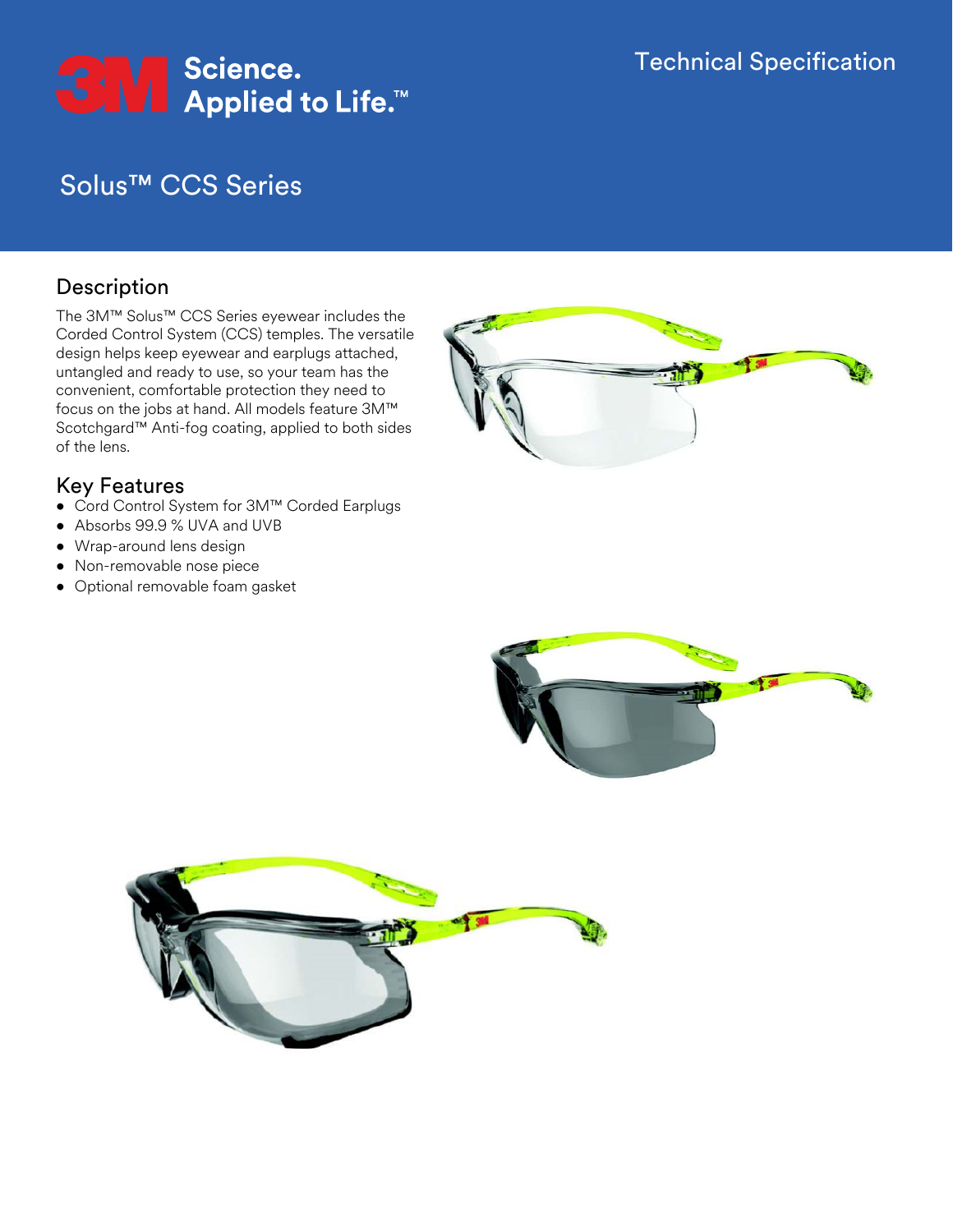# Overview of CCS Installation Instructions

Always read and follow all User Instructions.

| Image | <b>Instructions</b>                                                                                                                                                   |
|-------|-----------------------------------------------------------------------------------------------------------------------------------------------------------------------|
|       | 1. Make a loop with the earplug cord.                                                                                                                                 |
|       | 2. Thread loop through the temple-tip starting from outside, making sure the earplug is toward eyewear front. Make sure earplug end is facing the front of the glass. |
|       | 3. Pass finger inside the loop.                                                                                                                                       |
|       | 4. Pull on each end of cord until it is secured in the wave located on the end of the temple.                                                                         |
|       | 5. Pull earplug cord to straighten in temple. Do not pull on earplug as this could result in the<br>separation of the earplug and cord.                               |
|       | 6. To remove: Pull both ends of the cord (together) away from the temple. OR - Cut earplug<br>cord with a scissor.                                                    |
|       | 7. When earplugs are not in use, the CCS feature allows the corded earplugs to dual as a lanyard - a cord worn around the neck for carrying your protective eyewear.  |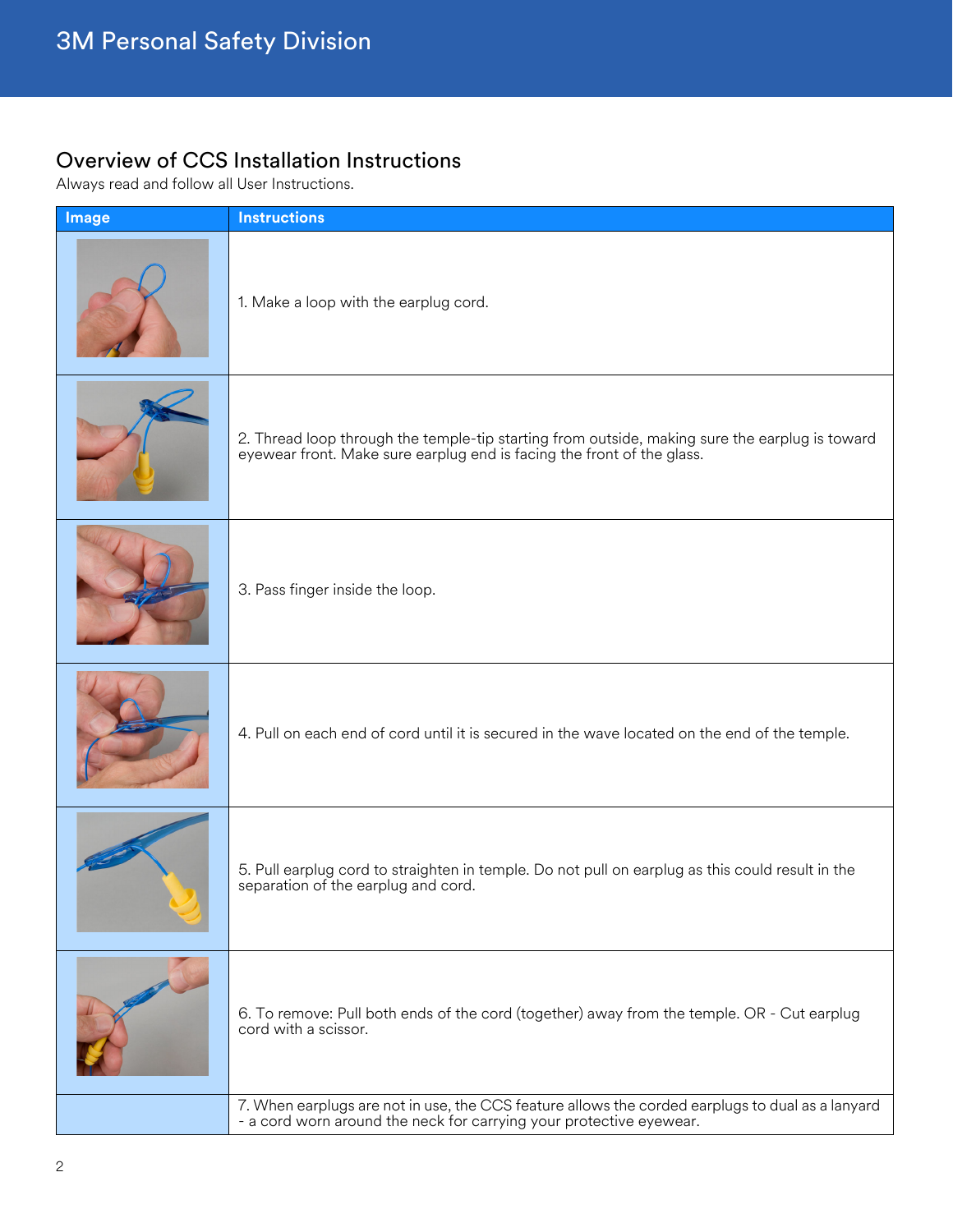| <b>Product Number</b> | <b>3M I.D. Number</b> | <b>UPC</b>                                                                                     | <b>Description</b>                                                                      |
|-----------------------|-----------------------|------------------------------------------------------------------------------------------------|-----------------------------------------------------------------------------------------|
| SCCS01SGAF-GRN-F      | 70-0717-3242-7        | 5-00-76308-94400-6                                                                             | 3M™ Solus™ CCS Series, Scotchgard™ Anti-Fog Coating,<br>Clear AF-AS Lens w/ Foam Gasket |
| SCCS01SGAF-GRN        | 70-0717-3230-2        | 3M™ Solus™ CCS Series, Scotchgard™ Anti-Fog Coating,<br>5-00-76308-94397-9<br>Clear AF-AS Lens |                                                                                         |
| VCRG1                 | 70-0716-7476-9        | 0-00-51141-56790-7<br>3M™ Virtua™ CCS Replacement Gasket VCRG1                                 |                                                                                         |



| <b>Approximate Weight</b>             |                             |  |
|---------------------------------------|-----------------------------|--|
| Eyewear                               | 23 g (0.81 oz)              |  |
| Gasket                                | 6 g $(0.2 \text{ oz})$      |  |
| <b>Approximate Physical Dimension</b> |                             |  |
| Lens (Top)                            | 147 mm                      |  |
| <b>Material Composition</b>           |                             |  |
| Lens/nosepad                          | Polycarbonate (clear)       |  |
| Temple                                | Polycarbonate (clear)       |  |
| <b>Temple Hinge</b>                   | Stainless steel screw (top) |  |
| Gasket                                | Nylon/EVA                   |  |

## Regulatory/Standards (Markings)

• ANSI Z87.1-2015 (3M Z87+ U6)

#### Representative Transmittance Spectrum (200 - 2000 nm)  $\%$



#### 200 300 400 500 600 700 800 900 1000 1100 1200 1300 1400 1500 1600 1700 1800 1900 2000

#### Other Noted Ratings

• Impact: Z87+

#### Storage

Eyewear should be stored between temperatures of 50 °F (10 °C) and 86 °F (30 °C), in dry conditions with no chemical exposure, out of any direct exposure to radiation (sunlight, IR, UV, etc.), and in non-abrasive environments.

#### Cleaning

Thoroughly clean all surfaces with a mild soap solution and lukewarm water, then rinse. Dry with a soft cloth or tissue. Do not use any solvents on these lenses.

| <b>ANSI Z87.1 Transmittance</b><br><b>Requirement Classification</b> |           |
|----------------------------------------------------------------------|-----------|
| Visible Light Filter (380 - 780 nm)                                  | Clear     |
| Ultraviolet Filter (200 - 380 nm)                                    | U6        |
| Infrared Filter (780 - 2000 nm)                                      | Not rated |
| <b>Welding Filter</b>                                                | Not rated |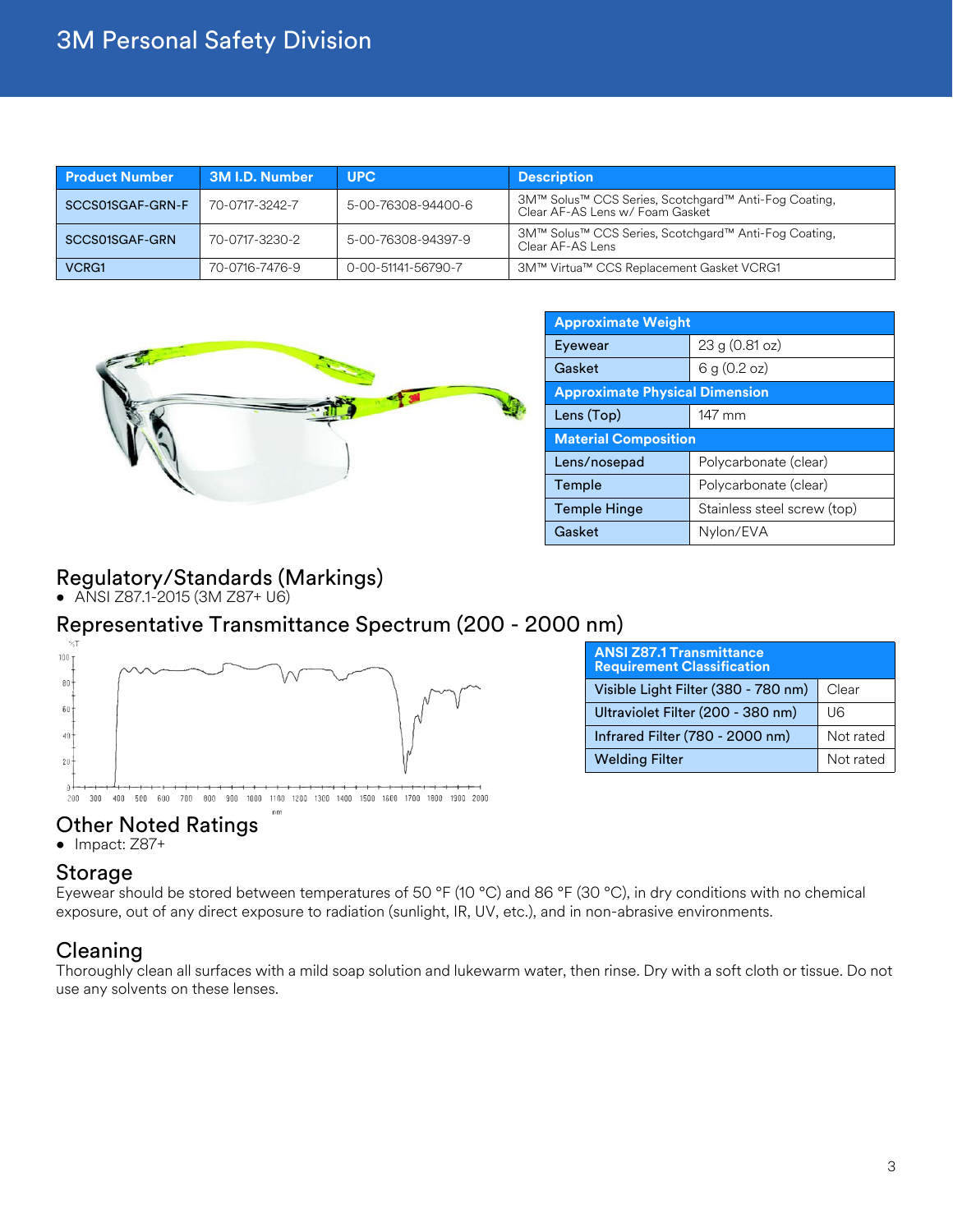| <b>Product Number</b> | 3M I.D. Number | <b>UPC</b>                                                                                    | <b>Description</b>                                                                      |
|-----------------------|----------------|-----------------------------------------------------------------------------------------------|-----------------------------------------------------------------------------------------|
| SCCS02SGAF-GRN-F      | 70-0717-3243-5 | 5-00-76308-94401-3                                                                            | 3M™ Solus™ CCS Series, Scotchgard™ Anti-Fog Coating,<br>Clear AF-AS Lens w/ Foam Gasket |
| SCCS02SGAF-GRN        | 70-0717-3231-0 | 3M™ Solus™ CCS Series, Scotchgard™ Anti-Fog Coating,<br>5-00-76308-94398-6<br>Gray AF-AS Lens |                                                                                         |
| <b>VCRG1</b>          | 70-0716-7476-9 | 0-00-51141-56790-7                                                                            | 3M™ Virtua™ CCS Replacement Gasket VCRG1                                                |



| <b>Approximate Weight</b>             |                             |
|---------------------------------------|-----------------------------|
| Eyewear                               | 23 g (0.81 oz)              |
| Gasket                                | 6 g (0.2 oz)                |
| <b>Approximate Physical Dimension</b> |                             |
| Lens (Top)                            | 147 mm                      |
| <b>Material Composition</b>           |                             |
| Lens/nosepad                          | Polycarbonate (gray)        |
| Temple                                | Polycarbonate (gray)        |
| <b>Temple Hinge</b>                   | Stainless steel screw (top) |
| Gasket                                | Nylon/EVA                   |

## Regulatory/Standards (Markings)

• ANSI Z87.1-2015 (3M Z87+ U6L3)

### Representative Transmittance Spectrum (200 - 2000 nm)



| <b>ANSI Z87.1 Transmittance</b><br><b>Requirement Classification</b> |           |  |
|----------------------------------------------------------------------|-----------|--|
| Visible Light Filter (380 - 780 nm)                                  | TЗ        |  |
| Ultraviolet Filter (200 - 380 nm)                                    | U6        |  |
| Infrared Filter (780 - 2000 nm)                                      | Not rated |  |
| <b>Welding Filter</b>                                                | Not rated |  |

# Other Noted Ratings

• Impact: Z87+

#### Storage

Eyewear should be stored between temperatures of 50 °F (10 °C) and 86 °F (30 °C), in dry conditions with no chemical exposure, out of any direct exposure to radiation (sunlight, IR, UV, etc.), and in non-abrasive environments.

### **Cleaning**

Thoroughly clean all surfaces with a mild soap solution and lukewarm water, then rinse. Dry with a soft cloth or tissue. Do not use any solvents on these lenses.